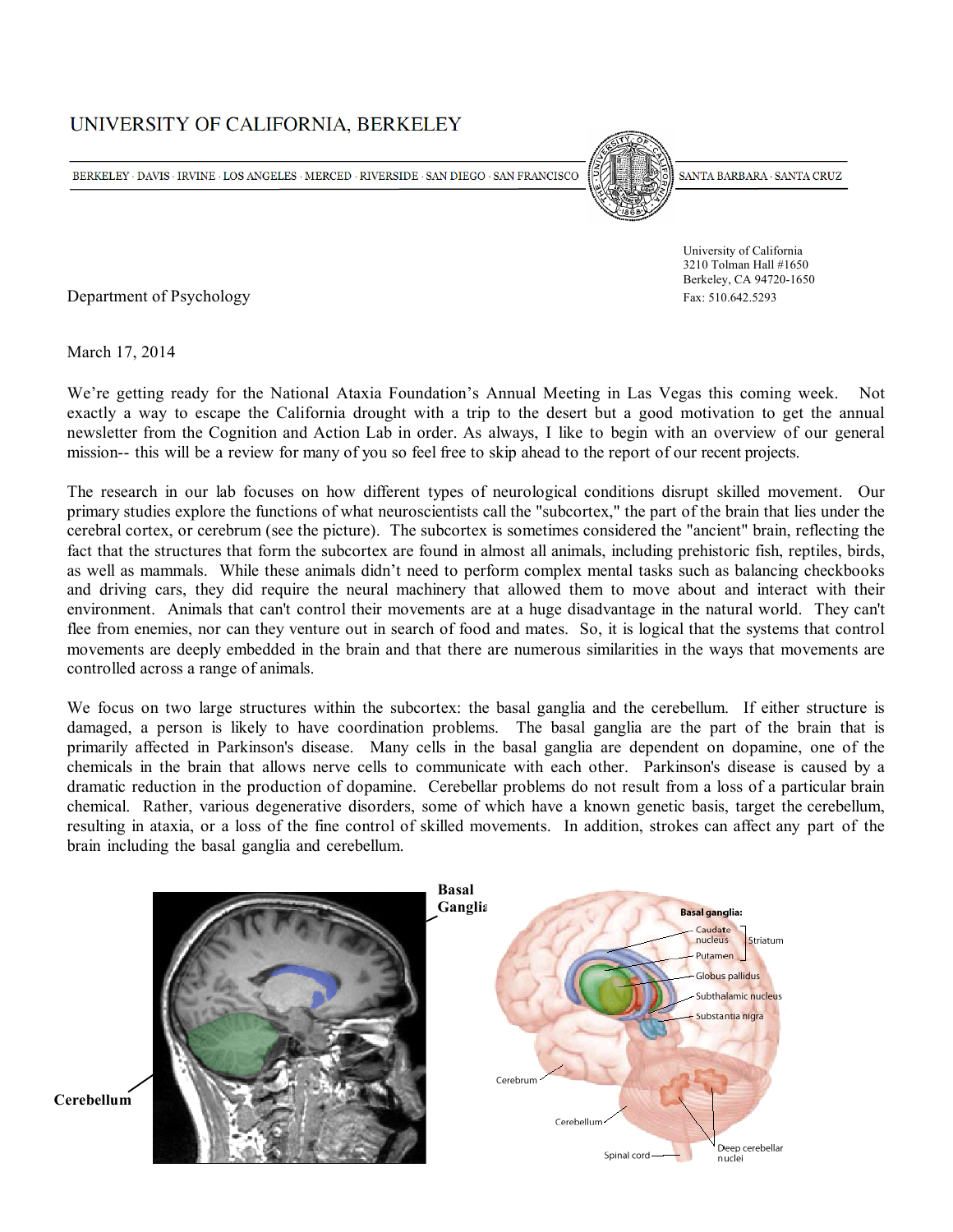Those of you who have participated in our studies for many years know that we are working on several different projects, which might, at times, seem completely unrelated. Nonetheless, there are a number of central themes that guide our work. Most prominent is our goal to understand how the brain produces skilled movements. Note that I talk about how the "brain" produces these actions. Obviously the muscles are also important; you wouldn't be able to walk, talk or type on a computer if the neural signals were unable to activate the muscles. But much of what determines whether a movement is clumsy or skilled has more to do with the brain than the body. An expert tennis player cannot simply stand fixed in the center of the court and swat at the ball as hard as he can. Rather, much of the expertise involves anticipating where the opponent's shot will land, glancing up to see which part of the court is open, and adjusting the stroke to give the ball just the right spin, speed, and direction. The same holds true for basketball; the professionals can all make shots from just about any place on the court when unguarded in practice. The real challenge is in making that shot when there are nine other—rather large—bodies scattered about the court. In any sport, or in fact, our everyday activities, skilled action requires accurate perception and memory. Thus, our lab doesn't study motor control in isolation, simply looking at how people activate and control their muscles. Rather, as the name Cognition and Action implies, we study action from a broad perspective, trying to see how skill builds on so many aspects of our mental abilities.

Let me now turn to an update of some of the most recent results to emerge from our studies.

## **1. Skill learning: Interaction of the cerebellum, cortex, and basal ganglia in motor learning.**

Many movement disorders disrupt skilled performance. Not only is skilled movement affected in people with Parkinson's disease and cerebellar ataxia, but it can also be affected by cortical stroke or degenerative disorders such as Alzheimer's disease. This observation underscores an obvious point: The performance of motor skills is not under the sole control of a single part of the brain, but require the integrated activity of many different parts of the brain.

Last year I described our work asking how motor skill learning requires a combination of strategy use and practice. For example, to high jump, you not only have to coordinate running and jumping movements, but you also have to come up with a good strategy: Do you approach the bar from the side and do a scissors kick, bringing one leg over the bar and then the other? Or do you rotate your body as you approach the bar, allowing your back to be the closet part of the body to the bar with the legs lifted high in the air? We have developed simplified tasks that allow us to see how people use the combination of strategic planning and practice to learn a new skill. This problem has been studied extensively in psychology and sports science. However, the traditional view is one that is best characterized as involving stages of processing. In this view, strategies are important during the early stages of learning when you are just trying to figure out what needs to be done. Once you have this problem solved, learning shifts to a stage of motor consolidation.

Our results suggest otherwise. We find that strategies and motor consolidation are simultaneously operating at all stages of practice. The clearest evidence for this comes from studies developed by a former lab member, Jordan Taylor, who is now a professor at Princeton University. Jordan created strange virtual reality environments where strategy use and motor consolidation worked in opposition to one another. Under this condition, people show a very strange pattern of behavior where they actually get worse with practice, at least until they decide to change their strategy. Ryan Morehead, a graduate student in the lab has been extending this work. We all have the sense that it is easier to relearn a skill compared to when we first learned the skill. For example, if I once learned to knit but have set aside my needles for 10 years, it will be easier to become proficient when I start again. Ryan has been running a series of studies to ask if the "savings" comes about because the movement patterns have remained dormant for many years and just need to be reactivated, or if the "savings" comes from being able to regenerate the appropriate strategy. Interestingly, his work suggests that the main benefit comes from recall of the appropriate strategy.

We have also shown how the balance between strategy use and motor consolidation can be altered by neurological disease. We had predicted that people with diseases affecting the cerebral cortex would have difficulty using and modifying their strategies whereas people with ataxia would be most affected in the motor consolidation process. While the prediction about the cerebral cortex appears to be correct, our recent studies indicate that individuals with ataxia have difficulty not only in motor consolidation, but also in employing strategies. In terms of brain function,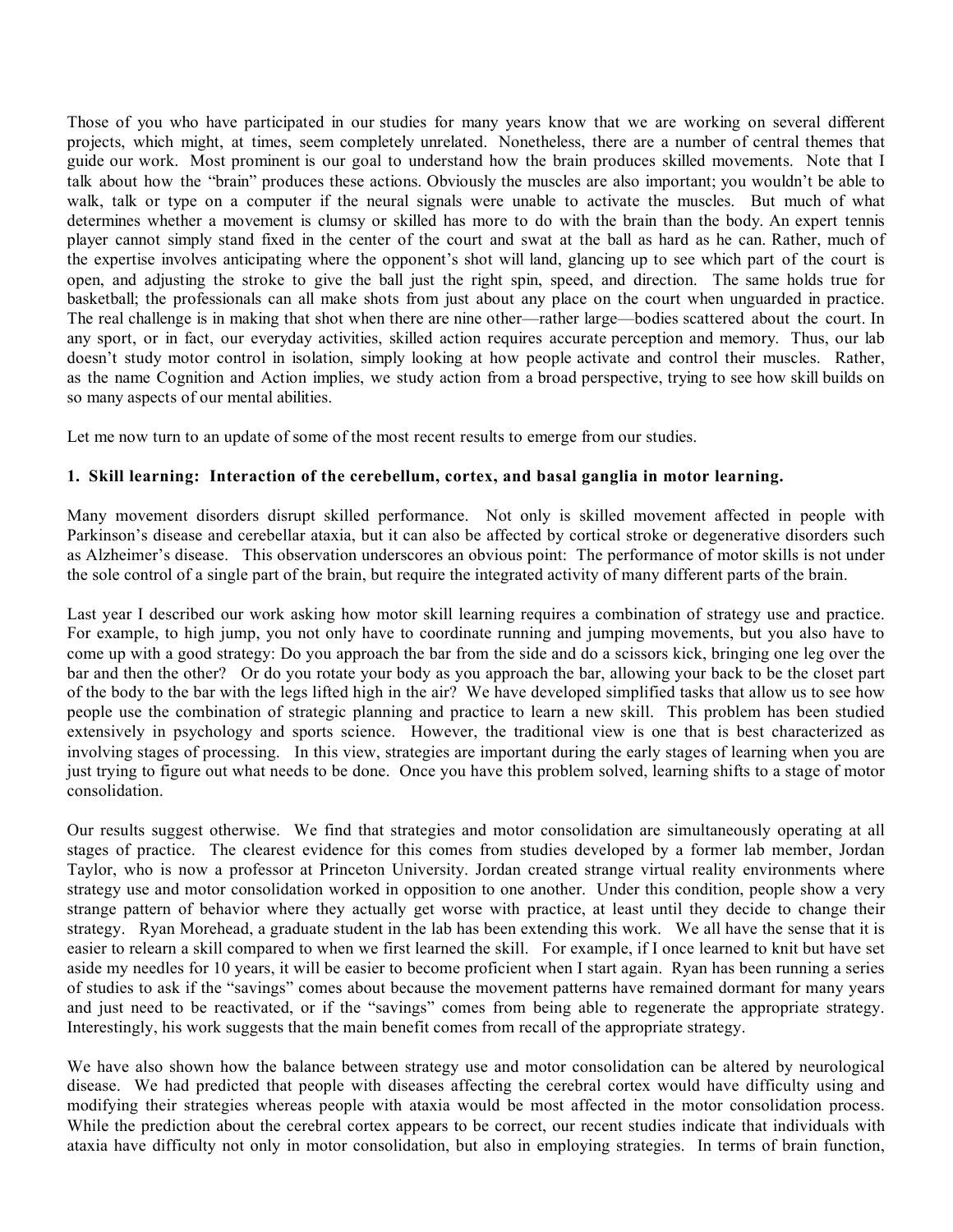these findings make sense when we consider that the cerebellum makes lots of neural connections with the cerebral cortex. It may be that it is hard for the brain to evaluate the success of a strategy if the person has difficulty executing the movements required to test out that strategy. Or it may be that developing a strategy requires anticipating its consequences and this ability is affected in individuals with ataxia. To return to our high jump example, deciding whether to jump over the bar legs first or headfirst might require anticipating the effects of these two options. The cerebellum may work with the cerebral cortex to perform this anticipatory function, generating what we call "internally predictions".

#### **2. The cerebellum and prediction: Beyond motor control.**

We have recently been examining if the cerebellum plays a more general role in prediction. Tor Moberget, a visiting scholar from Norway, led this work. It is well known that people with ataxia may have difficulty coordinating the fine gestures to speak. Tor, however, has been looking at a different aspect of our language abilities, asking if the cerebellum contributes to our ability to understand language in a fluid manner. Consider a situation where you are at a noisy restaurant with a friend and you hear her say, "Please pass the xkdoh". Of course she didn't say "xkdoh" but the last word was drowned out by all the chatter about your table. We can all make a reasonable guess that the last word might have been "salt" or "bread" or "ketchup". As with movement, language is highly predictive. As skilled comprehenders, we can use the context of the initial words to anticipate the final word. Tor's study asks if this predictive capability in the domain of language is also dependent on the cerebellum.

To answer this question, Tor used a brain imaging method involving an MRI machine. I'm sure many of you are familiar with MRI and how it can produce exquisite pictures of the brain. The machine though can also be used to measure the distribution and utilization of oxygen in the brain, a technique that is known as functional MRI, or fMRI. We looked at two questions. First, we compared brain activity when people listened to sentences that were highly predictable ("Please pass me the bread and \_\_\_\_\_") to sentences that were more open-ended ("At the store, please buy some  $\ldots$  "). While the word "butter" can be used to complete both sentences, it is highly expected in the first example. When we looked at brain activity patterns, we observed more activation of the cerebellum in the predictive condition, consistent with the idea that the cerebellum helps generate these predictions. Second, we looked at brain activity when predictions were violated ("Please pass the bread and elephant."). Violations of predictions also led to activation of the cerebellum. Thus, Tor's study provides initial evidence that the cerebellum may be essential for making a range of predictions. In motor control, this might be to anticipate the sensory consequences of our actions when I reach for a glass, I anticipate feeling the glass surface on my fingers. In language, this might be to anticipate what the person is about to say. In both domains, being capable of predicting outcomes allows the system to operate much more efficiently.

One important issue for future study is to conduct similar studies in people with ataxia. We know from past work and clinical observations that these individuals have difficulty anticipating the consequences of their movements. That is, rather than be anticipate sensory information, they tend to be reactive. But are there similar problems with language comprehension? To date, this question has not been studied. A limitation with fMRI studies is that the machine is excellent for revealing the parts of the brain that are engaged during particular tasks, but is of limited value in revealing why there is a particular pattern of activity. This question is much better answered by studying people with neurological conditions.

## **3. Hearing your own voice: Ataxia and speech control.**

A third new project is also in the language domain. Here we are have returned to motor control, investigating why people with ataxia have difficulty controlling the pitch and loudness of their voice. One idea relates to the prediction theme described above. The parts of the brain used for hearing face an interesting problem. It is essential that this system is active when someone is speaking; we need our auditory system to make sense of their speech, a challenging problem when you consider how we are capable of speaking at very fast rates. However, the same system would we wise to ignore the sounds generated by our own speech. Not only would it be inefficient to listen to yourself speak (since you are the one who produced the sound), but because neural processing takes time, the perception of your own speech would lag behind your production system. This would be disruptive, something we can show by delaying